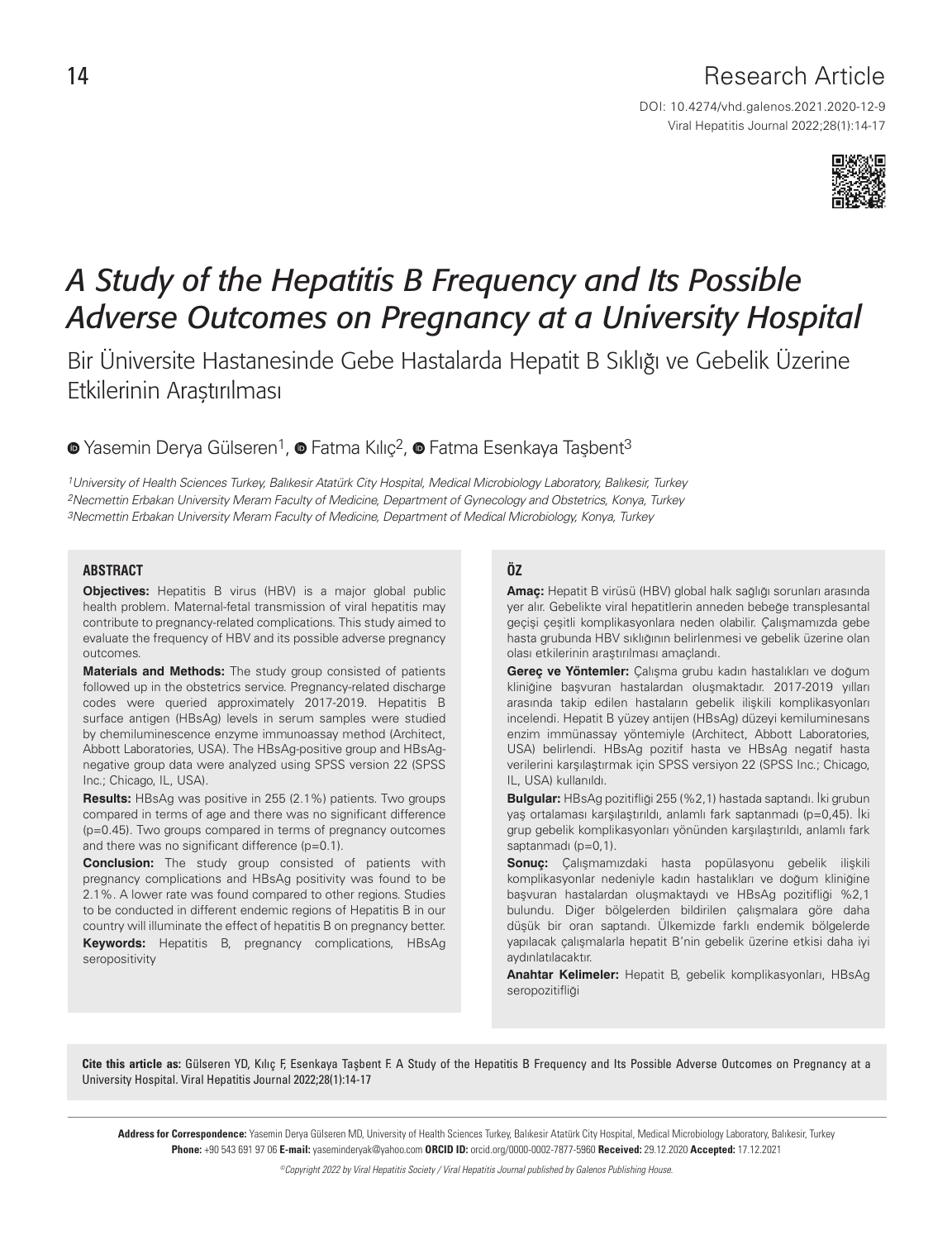# **Intoduction**

Hepatitis B virus (HBV) is major global public health problem worldwide that lead to chronic hepatitis, cirrhosis and hepatocellular carcinoma (1). More than 2 billion people live with HBV and 248 million of these are chronically infected (2). Turkey is on the whole considered to have a intermediate HBV endemicity. Between the years 2008-2011 comprehensive study was done by Liver Research Association of Turkey. Seropositivity rate for hepatitis B surface antigen (HBsAg) determined 4% (3).

There are three possible HBV transmission ways from infected mother to infant: First transplacental transmission, the second is perinatal transmission during childbirth, the third is postnatal tranmission during care and breastfeeding (4). To prevent transmission, HBV screening is part of routine prenatal care in Turkey. Hepatitis B immunoglobulin prophylaxis is given to infant born to mothers with HBsAg positive (5). HBsAg screening is recommended for all pregnant woman in local guideline (6).

In addition, maternal-fetal transmission of viral hepatitis may contribute to pregnancy-related complications such as gestational diabetes mellitus (GDM), preterm birth (PTB), intrauterine growth restriction, pre-eclampsia, antepartum haemorrhage (7). The aim of this study was to evaluate the frequency of HBV and its possible adverse pregnancy outcomes.

#### **Materials and Methods**

This retrospective study was conducted at a Necmettin Erbakan University Hospital Ethics Committee (approval number: 2021-126; date: 19.02.2021). The present study did not require informed consent owing to its retrospective nature. The study population comprised pregnant women who attended the Meram Faculty of Medicine, Gynecology and Obstetrics Inpatient Clinic. Pregnancyrelated disharge codes was queried between 2017-2019. HBsAg status of the patients examined. HBsAg positive patients identified. The medical records of the patients involved in the study were reviewed by gynecologist. Inclusion criteria consisted of absense of medical or surgical disease such as liver disease, pre-GDM and hypertension. HBsAg status was routinely screened. HBsAg levels in serum samples were tested by the chemiluminescence enzyme immunoassay method (Architect, Abbott Laboratories, USA). The HBsAg positive patients constituted case group. They were divided into four groups according to pregnancy complications. Abortion, pre-eclampsia, PTB/premature of membranes, abortion imminens, postpartum hemorrhage and GDM were included in the obstetric complication group; intrauterin growth restriction, fetal anomaly and macrosomia were inclueded in fetal complication group, oligohidramnios, hyperemesis gravidarum, polyhydramnios and ectopic pregnancy were inclueded in other, the last group consisted of normal patients with no complications or clinical findings. HBsAg negative patients who applied in the same period and had similar demographic characteristics with case group constituted control group.

#### **Statistical Analysis**

To compare HBsAg-negative patient (control group) data and HBsAg-positive patient (case group) data were analyzed using SPSS version 22 (SPSS Inc.; Chicago, IL, USA). Categorical variables were

compared using the  $\chi^2$  test. Continuous variables were expressed as means  $\pm$  standard deviation and compared using the t-test. P<0.05 was considered to be statistically significant.

# **Results**

In total, 11,941 pregnant patients data reviewed. HBsAg positivity was detected in 255 (2,1%) patients. Among these 115 women were excluded from the study because of medical complications or incomplete records. The case group included 140 patients (Figure 1). The control group included 287 patients. Two groups compared in terms of age and there was no significant difference (p=0.45). Two groups compared in terms of pregnancy outcomes and there was no significant difference (p=0.1). Obstetric complication constituted a significant part of pregnancy outcomes (42.1%) in the case group. In the control group, the majority of the patients (40.8%) were normal patients (Table 1).

# **Discussion**

It is recommended to screen routinely pregnant patients for HBV infection by various international guidelines (8,9,10). Perinatal transmission from mother to infant is the most important cause of HBV infection, especially in regions with high prevalence, with a risk of chronicity over 90% (11). Since our country is located in the middle endemic region in terms of HBV infection, HBsAg screening is recommended in the antenatal care guidelines prepared by the Ministry of Health. Hepatitis B vaccine administration for all newborns started in 1998 and was included in the routine vaccination calendar in Turkey.

Although HBsAg seropositivity rates vary from region to region in our country, the average HBsAg positivity was found to be 4.4% (12). When the studies reported from different provinces are examined; similar rates were reported as 4.8% in Şanlıurfa (13), 5.7% in Rize (14), 4.7% in İstanbul (15) and 3.47% in Kırıkkale (16). Also, Çınar Tanrıverdi et al. (17) from Erzurum found the HBsAg positivity in their study was 1.2%, which is lower than other studies, while Kaleli et al. (18) from Denizli found a high rate of 7.6%. The population of our study consisted of patients who were followed up with a pregnancy-related diagnosis in the



**Figure 1.** Setting case group HBsAg: Hepatitis B surface antigen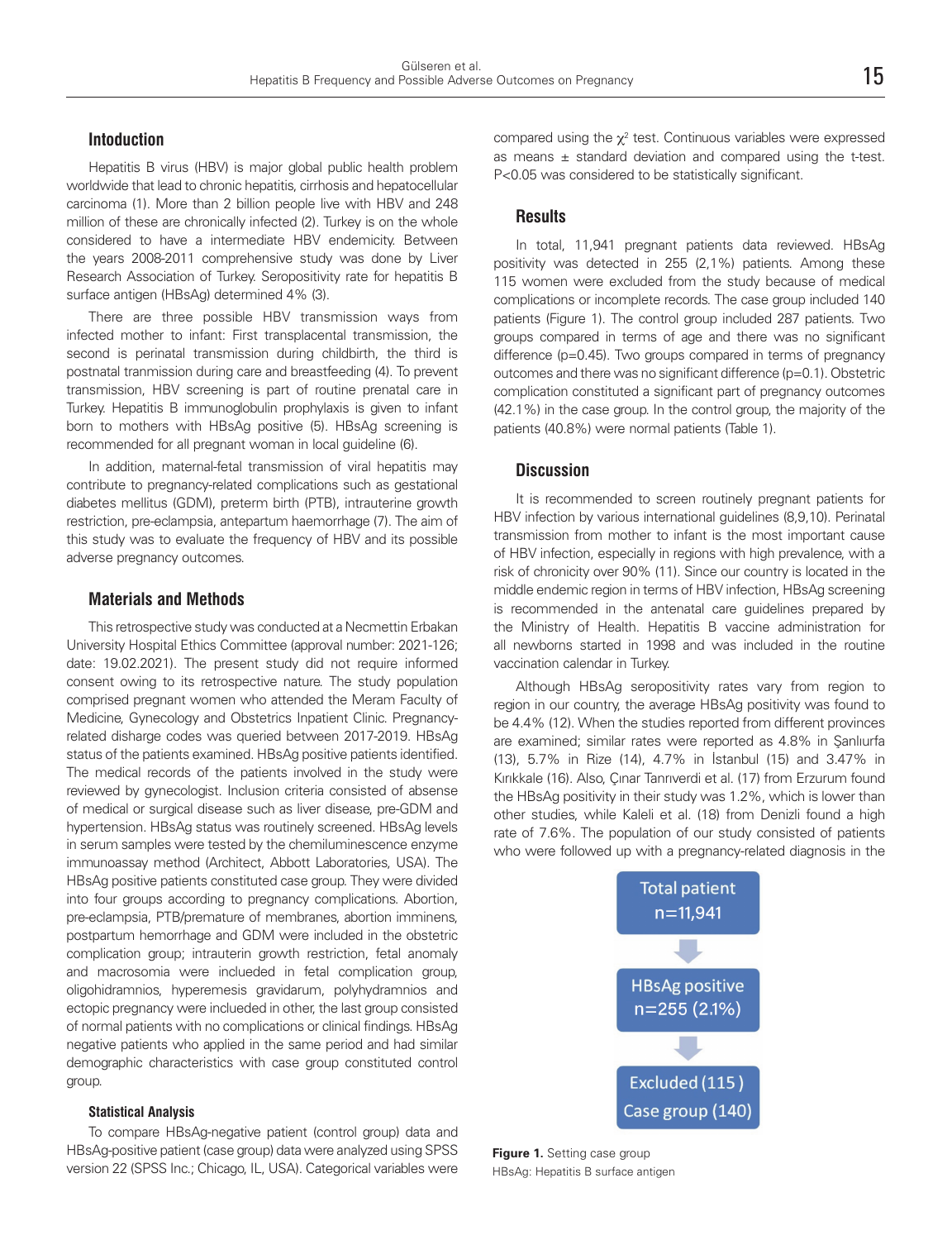obstetrics and gynecology service and HBsAg positivity was found to be 2.1%. The study of Tüzüner et al. (19) from our university reported this rate as 2.81% in blood donors between 2013 and 2016.

HBV infection does not affect fertility unless there is advanced liver disease. However, it has not been clearly revealed how chronic hepatitis B infection affects pregnancy and the fetus. There are studies (20,21) suggesting that it increases the risk of GDM, abortion imminens, PTB, antepartum and pospartum hemorrhage, as well as studies suggesting the opposite (22). In a large cohort study conducted by Bajema et al. (23) in the United States of America in a low endemic region, they did not find a statistically significant relationship between hepatitis B infection and adverse pregnancy outcomes. Similarly in our study, when the case group and the control group were compared, no significant difference was found in terms of pregnancy outcomes.

In a cohort study conducted by Liu et al. (24) from China, it has been shown that the risk of PTB (odds ratio: 1.18) increases at a very low rate in HBsAg positive pregnant women. In the study conducted by Sirilert et al. (25) in Thailand the rate of premature birth was found to be statistically significantly higher in HBsAg and hepatitis B e antigen-positive patients. It was suggested that HBV-DNA triggers placental inflammation in relation to the amount of viral load, leading to premature birth (25). In our study, the abortion

| Table 1. Characteristics of the patients                                  |                                       |                                       |                              |
|---------------------------------------------------------------------------|---------------------------------------|---------------------------------------|------------------------------|
|                                                                           | <b>HBsAg</b><br>positive<br>$(n=140)$ | <b>HBsAg</b><br>negative<br>$(n=287)$ | p-value                      |
| <b>Maternal age</b>                                                       | $31.2 + 5.9$                          | $30.8 \pm 6.07$                       | 0.45                         |
| Older pregnant woman<br>$(235 \text{ V})$                                 | 43                                    | 88                                    | 0.9                          |
| Pregnancy outcomes                                                        |                                       |                                       | 0.1                          |
| Obstetric complications                                                   | 59 (42.1%)                            | 114 (39.7%)                           |                              |
| Abortion                                                                  | 22 (15.7%)                            | 25 (8.7%)                             |                              |
| Pre-eclampsia                                                             | 11 (7.8%)                             | 11 (3.8%)                             | $\frac{1}{2}$                |
| Preterm birth/premature<br>rupture of membranes                           | 11 (7.8%)                             | 32 (11.1%)                            | $\overline{a}$               |
| Abortion imminens                                                         | 6(4.3%)                               | 11 (7.3%)                             | L,                           |
| Postpartum hemorrhage                                                     | 7(5%)                                 | 5(1.7%)                               |                              |
| Gestational diabetes<br>mellitus                                          | $2(1.4\%)$                            | 20 (7%)                               | $\overline{\phantom{0}}$     |
| <b>Fetal complications</b>                                                | 15 (10.7%)                            | 21 (7.3 %)                            |                              |
| <b>IUGR</b>                                                               | 7(5%)                                 | $7(2.4\%)$                            |                              |
| Fetal anomaly                                                             | 6(4.3%)                               | $11(3.8\%)$                           | $\qquad \qquad \blacksquare$ |
| Macrosomia                                                                | $2(1.4\%)$                            | $3(1\%)$                              | $\overline{a}$               |
| Other                                                                     | 24 (17.1%)                            | 35 (12.2 %)                           | $\overline{\phantom{a}}$     |
| Oligohydramnios                                                           | 17 (12.1%)                            | $27(9.4\%)$                           | L,                           |
| Hyperemesis gravidarum                                                    | $4(2.9\%)$                            | $2(0.7\%)$                            |                              |
| Polyhydramnios                                                            | $2(1.4\%)$                            | $6(2.1\%)$                            | $\overline{a}$               |
| Ectopic pregnancy                                                         | $1(0.7\%)$                            | $0(0\%)$                              |                              |
| <b>Normal</b>                                                             | 42 (30%)                              | 117 (40.8%)                           | $\overline{a}$               |
| HBsAg: Hepatitis B surface antigen, IUGR: Intrauterine growth restriction |                                       |                                       |                              |

rate was 15.7% in the case group and 8.7% in the control group. While the rate of cases with the threat of PTB or premature rupture of membranes was 11.1% in the control group, this rate was 7.8% in the case group. Since our hospital is a tertiary unit, most of the patients consist of complicated patients. Therefore, the rate of patients diagnosed with PTB or premature rupture of membranes is high in the control group. In our study, no significant difference was found between the case group and the control group in terms of pregnancy outcomes.

In a study conducted in the USA, it was emphasized that depending on the conditions such as the chronicity of the infection, the degree of damage to the liver, comorbid conditions and access to health care, whether or not women are infected with HBV may change. It has been suggested that the findings revealed in the highly endemic region may not be valid for a country such as America where HBV infection is much less common (26). This may be due to the fact that our region is a low endemic region for hepatitis B. Studies to be conducted in different endemic regions of hepatitis B in our country will illuminate the effect of hepatitis B on pregnancy better.

#### **Study Limitations**

Retrospective nature of the present study and the inability to eliminate sub-standard prenatal care conditions that might have affected pregnancy outcomes were limitations.

### **Conclusion**

In this study, no significant difference was found between the case group and the control group in terms of pregnancy outcomes. HBsAg positivity was found 2.1% in our study group. This rate is lower than other studies. Studies to be carried out in the high endemic region will better illuminate the effect of hepatitis B on pregnancy.

#### **Ethics**

**Ethics Committee Approval:** The study was approved by Ethics Committee Necmettin Erbakan University Meram Faculty of Medicine (approval number: 2021-126; date: 19.02.2021).

**Informed Consent:** Retrospective study.

**Peer-review:** Externally and internally peer-reviewed.

#### **Authorship Contributions**

Surgical and Medical Practices: F.K., Concept: Y.D.G., F.K., Design: Y.D.G., F.K., Data Collection or Processing: Y.D.G., F.K., Analysis or Interpretation: Y.D.G., F.E.T., Literature Search: Y.D.G., F.E.T., Writing: Y.D.G., F.E.T.

**Conflict of Interest:** No conflict of interest was declared by the authors.

**Financial Disclosure:** The authors declare no financial support.

#### **References**

- 1. Schädler S, Hildt E. HBV life cycle: entry and morphogenesis. Viruses. 2009;1:185-209.
- 2. Schweitzer A, Horn J, Mikolajczyk RT, Krause G, Ott JJ. Estimations of worldwide prevalence of chronic hepatitis B virus infection: a